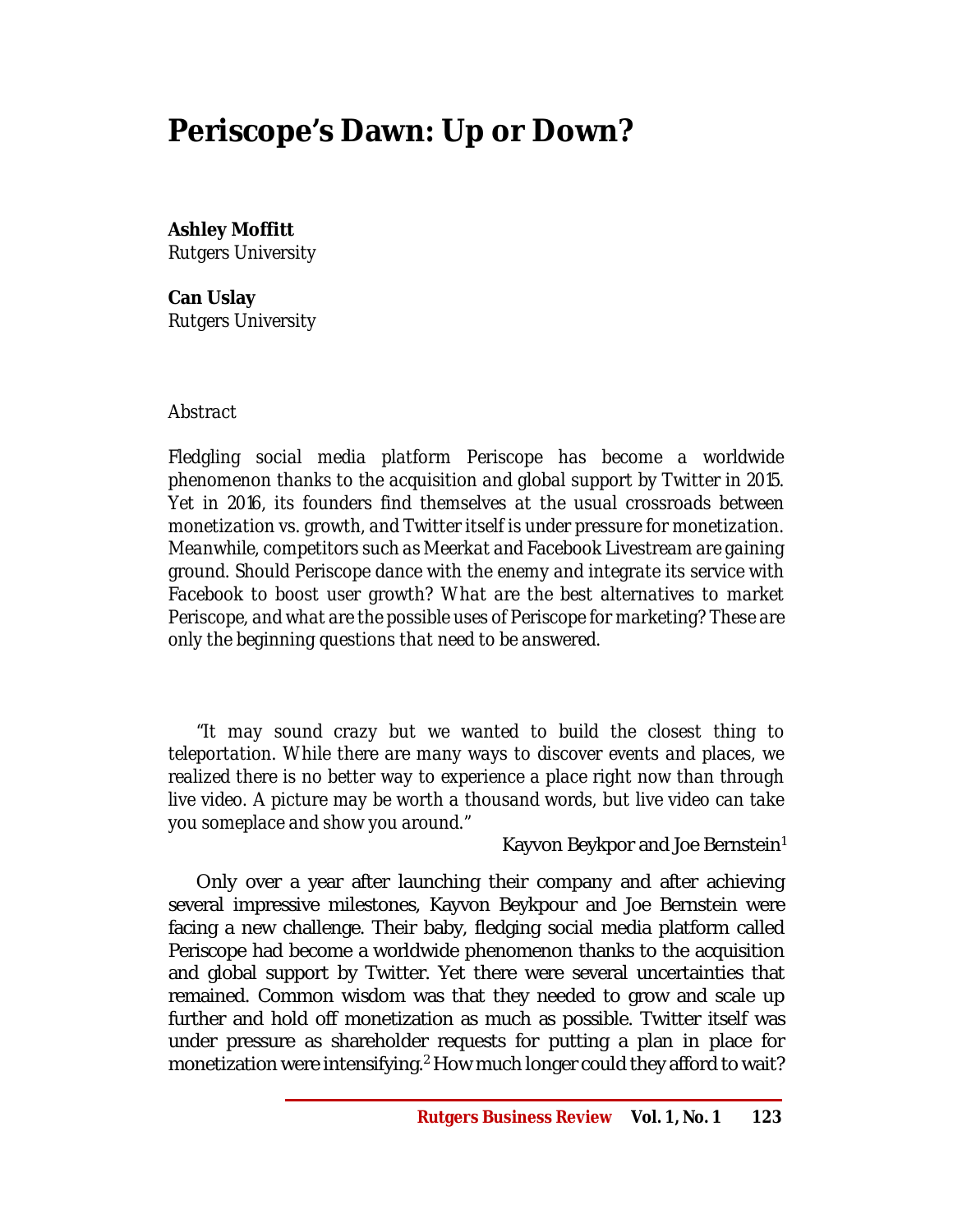Facebook had waited until 2012 (8 years after launch) to start generating revenue.<sup>3</sup> It was not clear Twitter could afford them the same luxury, yet their success depended on it. Was there an interim solution out there? They needed to figure things out soon.

Sharing live moments has never been easier. The emergence of Periscope has opened the window wider for people's personal lives to be viewed on the Internet. Users now have instant ability to broadcast live a stroll on the beach, their drive to work, or their dog doing a cool trick. Meanwhile, the engaging nature of instant sharing of live content on the Internet allows for even more opportunities for marketers to place their products and brands and gain more exposure for their products and services. Will live product placements lead to even higher brand intimacy and loyalty? Meanwhile, the concern for privacy issues is also rising as these market opportunities are opening up. Periscope is emerging and ready to surface. Will it follow the path of Facebook or Myspace? It certainly offers promise although its future currently remains uncertain.

Since the launch of MySpace in 2003, the realm of social media has quickly been expanding. 65% of adults and 90% of 18-29 year olds in the US use social media. Women use social media more than men (68% women vs. 62% of men use social media) and the use of social media is prevalent even among lowincome households, with 56% penetration among low-income individuals.<sup>4</sup> Many start-ups have tried to capitalize on the emergence of social media globally, but many failed to become commercially viable.

# **Social Networking Background**

An important development that has revolutionized the digital world is Web 2.0. Web 2.0 represents the "interactive" aspect of the internet. It allows users and websites to have more of a flexible interaction with each other. This differs from the previous Web 1.0 which was more restricted and provided a relatively flat-platform. Therefore, Web 2.0 has revolutionized the digital world into being more connection and engagement focused which is also the focal concept of social media.<sup>5</sup>

# *Notable Attempts*

# *MySpace (2003)*

To understand the growth and the eventual downfall of MySpace it is important to recall that the business model of MySpace was built on advertising clicks early on. As people began to delve into MySpace, advertisers followed them. MySpace hit its peak in 2008 when it hit 75.9 million monthly users and total of about 110 million users in December of that year. But users ultimately resented this early monetization of their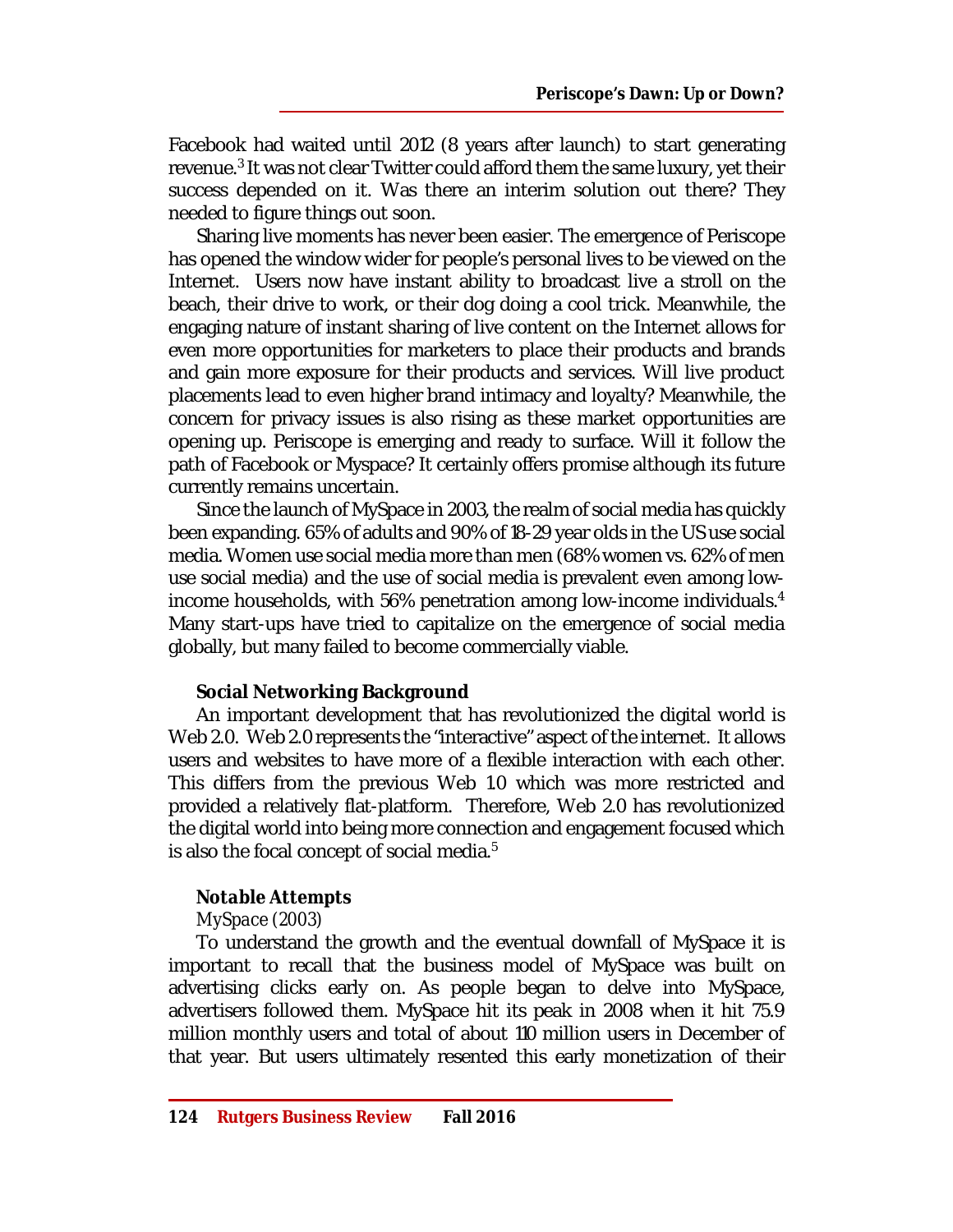personal pages. Thus, the future of MySpace began to fade and Facebook began to step into the spotlight, offering a sleek and controlled interface that essentially eliminated the problems that MySpace was battling.<sup>6</sup> In a deal that was later characterized by Rupert Murdoch as a "huge mistake," his company NewsCorp bought Myspace for \$580 million in 2005 and eventually got rid of it for \$35 million in 2015.<sup>7</sup>

MySpace may have been the first social networking success, however, it was not the first attempt at social media by any means. Indeed, Friendster was launched a year prior to MySpace, however it failed to innovate and ride the wave.<sup>8</sup> Other notable forgotten social media failures include Google+ which failed to offer any significant benefits that resonated with users beyond the current social media experience provided by Facebook. Apple iTunes' Ping which failed to link to other social media proved to be another disappointment, it provided limited services and was highly censored, which did not resonate with users. One start-up named Diaspora made the mistake of insisting on users to "install" an app on their server or the computer.<sup>9</sup> What started as a movement enabling users to express their creativity through their personal website pages and connect with people has gradually evolved into networks that even allow people to watch live feeds of other people's lives, which is Periscope's way of connecting people.

### **Major Social Networking Platforms**

### *Facebook (2004)*

In stark contrast with MySpace, when Facebook began to bud, Mark Zuckerberg displayed vision for building a virtual culture that would be able to connect people from around the world. It resisted commercialization (by rejecting venture capitalist offers as high as \$5 billion that would have led to a path for early monetization) and did not integrate any ads until January 2012.10, 11

Zuckerberg was able to learn from the mistakes of MySpace. MySpace was essentially the first successful child of the social media family, so when Facebook emerged it focused on fixing the mistakes that were made during the early life cycle of its sibling. Facebook's explosive popularity came at the expense of MySpace and Facebook continues to be the most successful social media site thus far in terms of popularity which can be seen by its number of monthly users which has reached 1.59 billion. $^{12}$  Of the adults who go online, 72% visit Facebook at least once a month and an impressive 31% of senior citizens also use Facebook.<sup>13</sup> It has successfully survived the transition from its PC-based early days to mobile platforms and continues to innovate and create new tools to attract not only users as well as advertisers. As of now,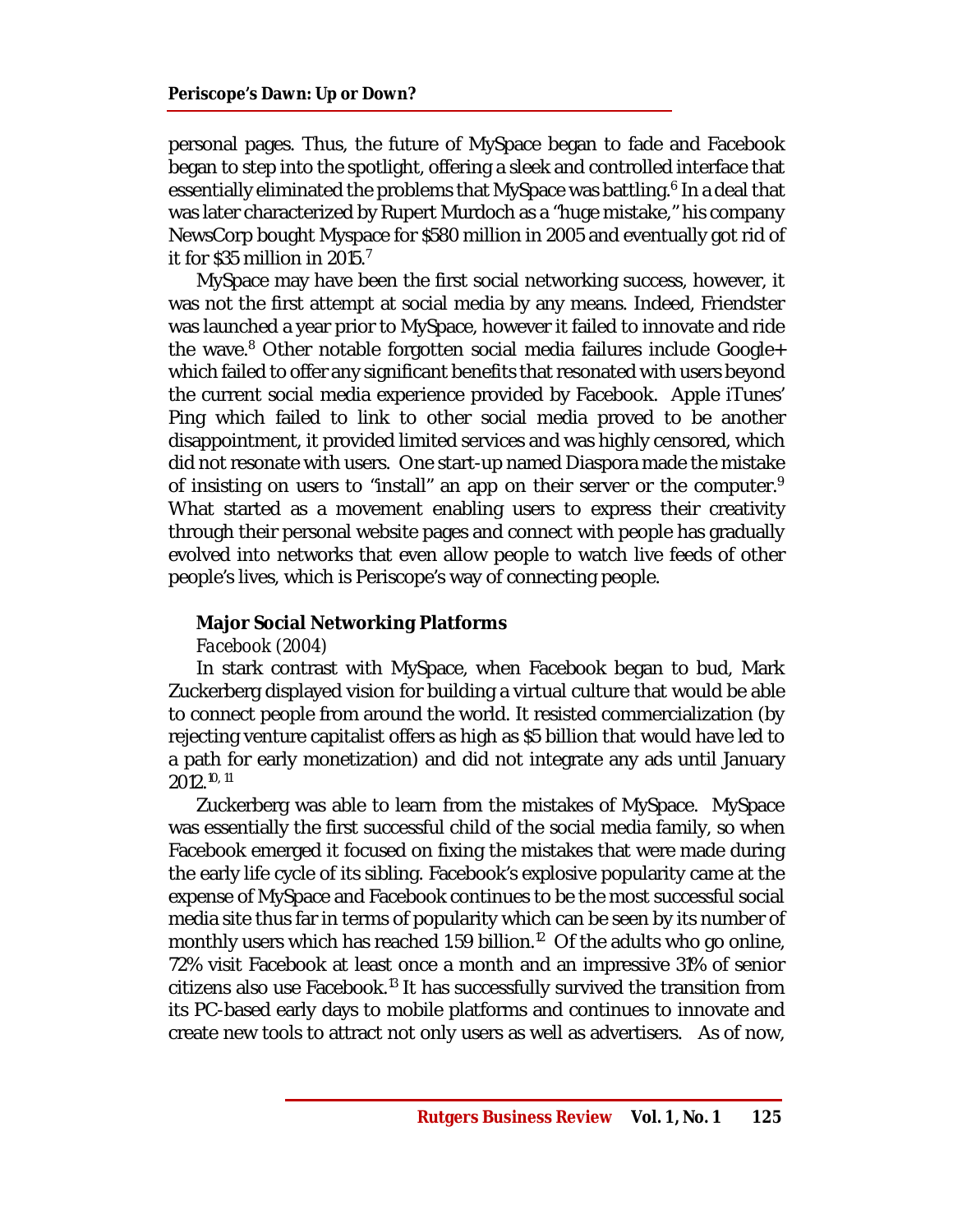seems clear (also based on Figure 1) that Facebook is currently the most popular social media.

# *Youtube (2005)*

YouTube is a social networking app that allows users to post video to be viewed and shared. These videos can be utilized for a variety of purposes including blogging, how-to videos, comedy, and tutorial uses. Users can also "like" and comment on videos, or can subscribe to specific users of interest.

# *Twitter (2006)*

Twitter has grown to the popularity it has because it saw an opportunity in social media that MySpace, and to a certain extent even Facebook did not capitalize on. It narrows in on the idea of 140 character-limited posts. It started off as a group SMS app that would send one text message of short updates of what they wanted to say to a group of people, and then it expanded to being posted on the website. Vice President of Twitter, Kevin Weil, also attributed Twitter's success to its ability to stay ahead of the technology curve. Like Facebook, the reason why Twitter has continued to be relevant can be attributed to its dedication to stay up to date with a quickly changing and unpredictable market that social media has embodied. There are currently more than 300 million active users worldwide on Twitter.<sup>14</sup>

### *Instagram (2010)*

Instagram is a social media app that allows users to make posts based on images that have the ability to be captioned. By following friends and family, one can like, comment, and even repost each other's posts. In 2012 Instagram was bought for \$1 billion by Facebook, which seems like a hefty sum to spend on an emerging app.<sup>15</sup> However, it seems as though the investment may already have paid off. Instagram has tremendously contributed to the success that Facebook has been experiencing. Facebook acquired 30 million users (who were using Instagram) when they made the purchase, and the purchase enabled it to eliminate a viable competitive threat which Instagram had become.<sup>16</sup> Instagram and Facebook have since been integrated and optimized to work together. Instagram users can synchronize their Instagram accounts with their Facebook accounts. When they post a picture on Instagram it can also appear on their Facebook accounts as well, making them have the ability to supplement each other.

# *SnapChat (2011)*

The mobile app SnapChat (launched in 2011) is a photo-sharing app that allows people to send photos to individuals that only appear on the screen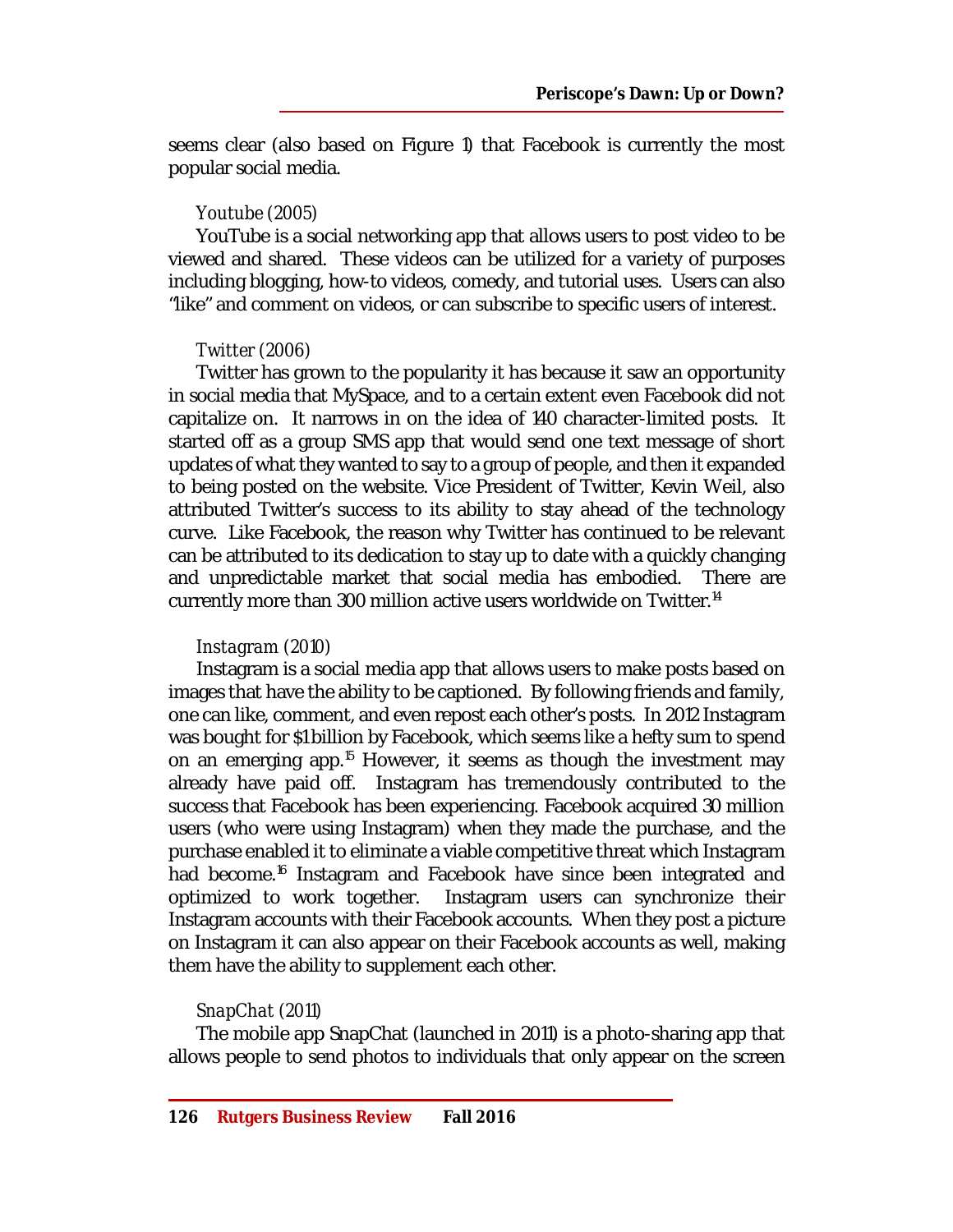for a short-period of time.<sup>17</sup> It has now expanded and allows video, "snap stories," and a variety of location (and non-location) related filters. It has gotten so popular that Facebook offered \$3 billion to acquire it in 2013, and was rejected by SnapChat CEO Evan Spiegel.<sup>18</sup>

# *LinkedIn (2011)*

LinkedIn focuses on becoming the social network for professionals. Their company mission focused on providing its users access to other professionals, job opportunities, information, and overall ways to becoming more successful.<sup>19</sup> Like other forms of social media, people make requests to "connect" and get access to their business profiles. Users can also post and share articles and other information with their "connections" and shows up as a type of newsfeed. Microsoft acquired Linkedin for \$26.2B in June 2016 in its biggest acquisition to date.<sup>20</sup>



**Figure 1.** 2015 Global User Engagement across Social Media Platforms<sup>21-27</sup>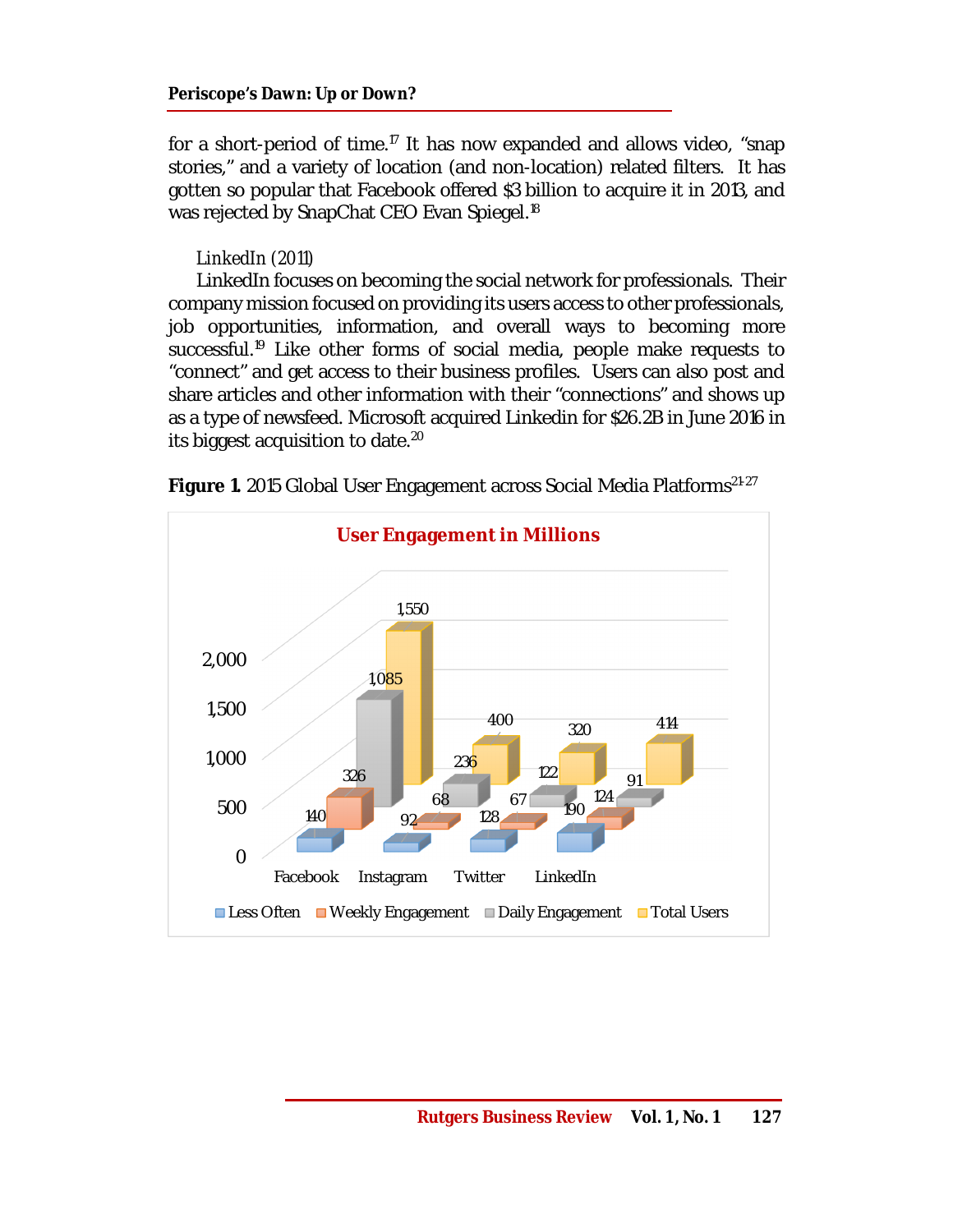|                     | <b>Facebook</b> | Instagram | <b>Twitter</b> | <b>LinkedIn</b> | <b>Snapchat</b> |
|---------------------|-----------------|-----------|----------------|-----------------|-----------------|
| Number of           | 1.55            | 400       | 320            | 414             | 200             |
| <b>Active Users</b> | billion         | million   | million        | million         | million         |
| Revenues            | \$5.8           | (Facebook | \$710.5        | \$3             | \$1.9           |
| (2015)              | billion         | owned)    | million        | billion         | billion         |
| Valuation           | \$281.94        | \$37      | \$10.46        | \$26.2          | \$16            |
|                     | billion         | billion   | billion        | billion         | billion         |

# **What is Periscope?**

Kayvon Beykpour and Joe Bernstein founded Periscope in February of 2014. The flame that ignited the idea of Periscope occurred when Joe Bernstein was traveling in Istanbul the year earlier, and suddenly the public began protesting in Taksim Square. Beykpour is also the CEO of Periscope in addition to being a cofounder. He was previously employed by the educational technology firm Blackboard and attended Stanford University and studied computer science.<sup>28</sup> Bernstein also worked at Blackboard and cofounded "TerriblyClever" which develops branded applications.<sup>29</sup> He wanted to see the developments for himself, however when he looked through Twitter he could only read about what was taking place (from people who claimed to be there), as opposed to actually seeing what was going on. So Bernstein believed that his curiosity could be remedied through an app, and he got in touch with Kayvon. The rest of their story is history in the making.

Most social media websites are free and provide a way to get an inside perspective on people's lives. Periscope allows people to watch events "live" instantly when things occur unexpectedly, makes it is easy to share events in real time, it has become the "new, cool" (fad or not), and also provides an intimate way to keep tabs on friends/family (and strangers). In addition to just being able to watch, it also involves elements of audience engagement. Viewers have the ability to comment and interact with the Periscope user that is currently broadcasting. The live broadcasts disappear instantly or can be viewed for another 24 hours based on the broadcasters' preference.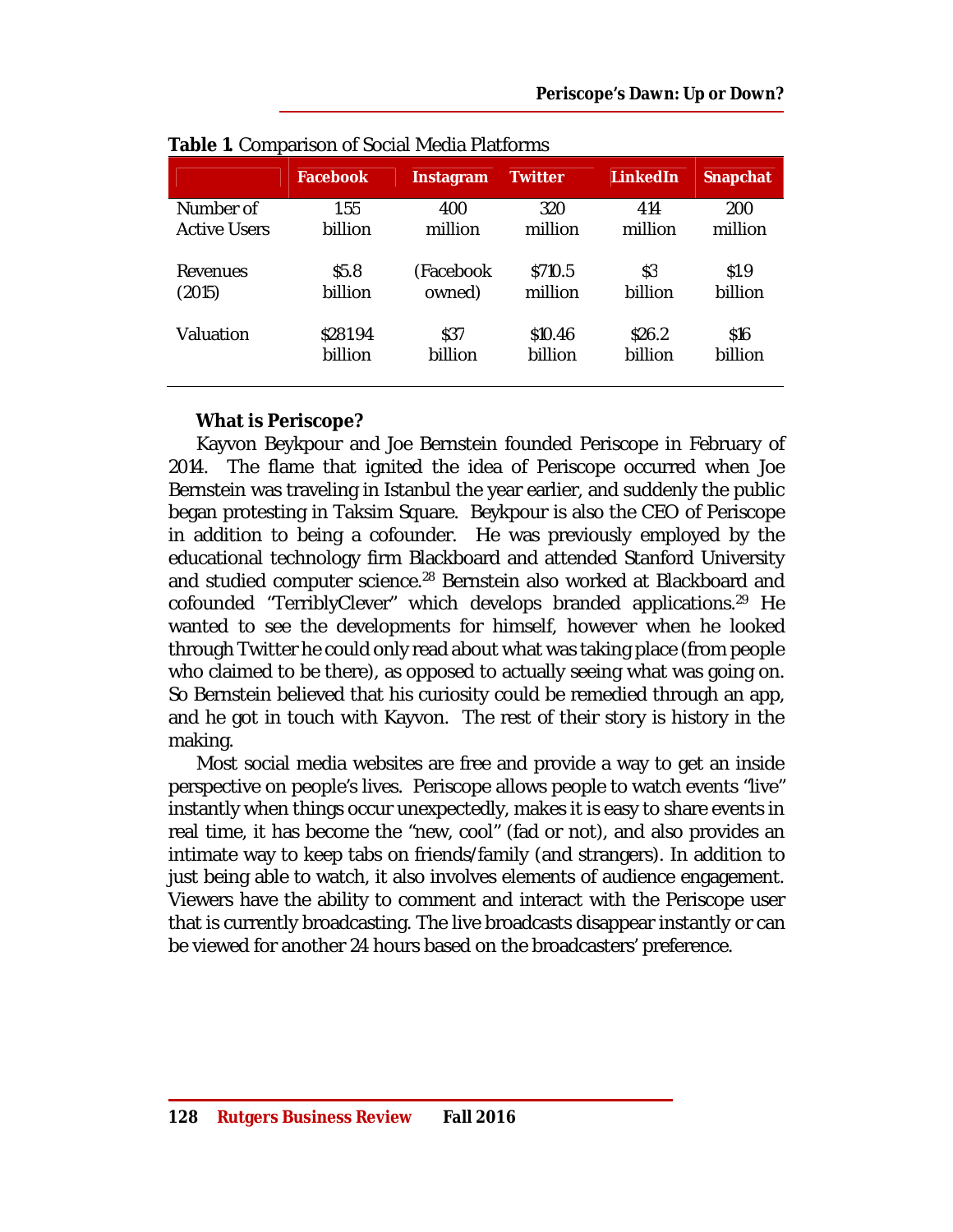# **Figure 2.** Social Media Timeline 2002-2015

| Friendster launched                        | 2002 |                                                                   |  |  |
|--------------------------------------------|------|-------------------------------------------------------------------|--|--|
| LinkedIn launched                          | 2003 | MySpace launched                                                  |  |  |
| Facebook launched                          | 2004 |                                                                   |  |  |
| YouTube launched                           | 2005 | Myspace gets acquired by News<br>Corporation for \$580 million    |  |  |
| Twitter launched                           | 2006 |                                                                   |  |  |
|                                            | 2007 | YouTube acquired by Google for<br>\$1.65 billion                  |  |  |
| Facebook hits \$272 million                | 2008 | Facebook hits 140 million active                                  |  |  |
| in revenue                                 | 2009 | users                                                             |  |  |
| Instagram launched                         | 2010 | Twitter hits 30 million active<br>users                           |  |  |
| Snapchat launched                          | 2011 |                                                                   |  |  |
| Instagram hits 180 million<br>active users | 2012 | Facebook buys Instagram for \$1<br>billion                        |  |  |
|                                            | 2013 |                                                                   |  |  |
| Linked In hits 300 million<br>users        | 2014 | Periscope established                                             |  |  |
| Snapchat hits 200 million<br>active users  | 2015 | Periscope acquired and launched<br>by Twitter<br>Meerkat launched |  |  |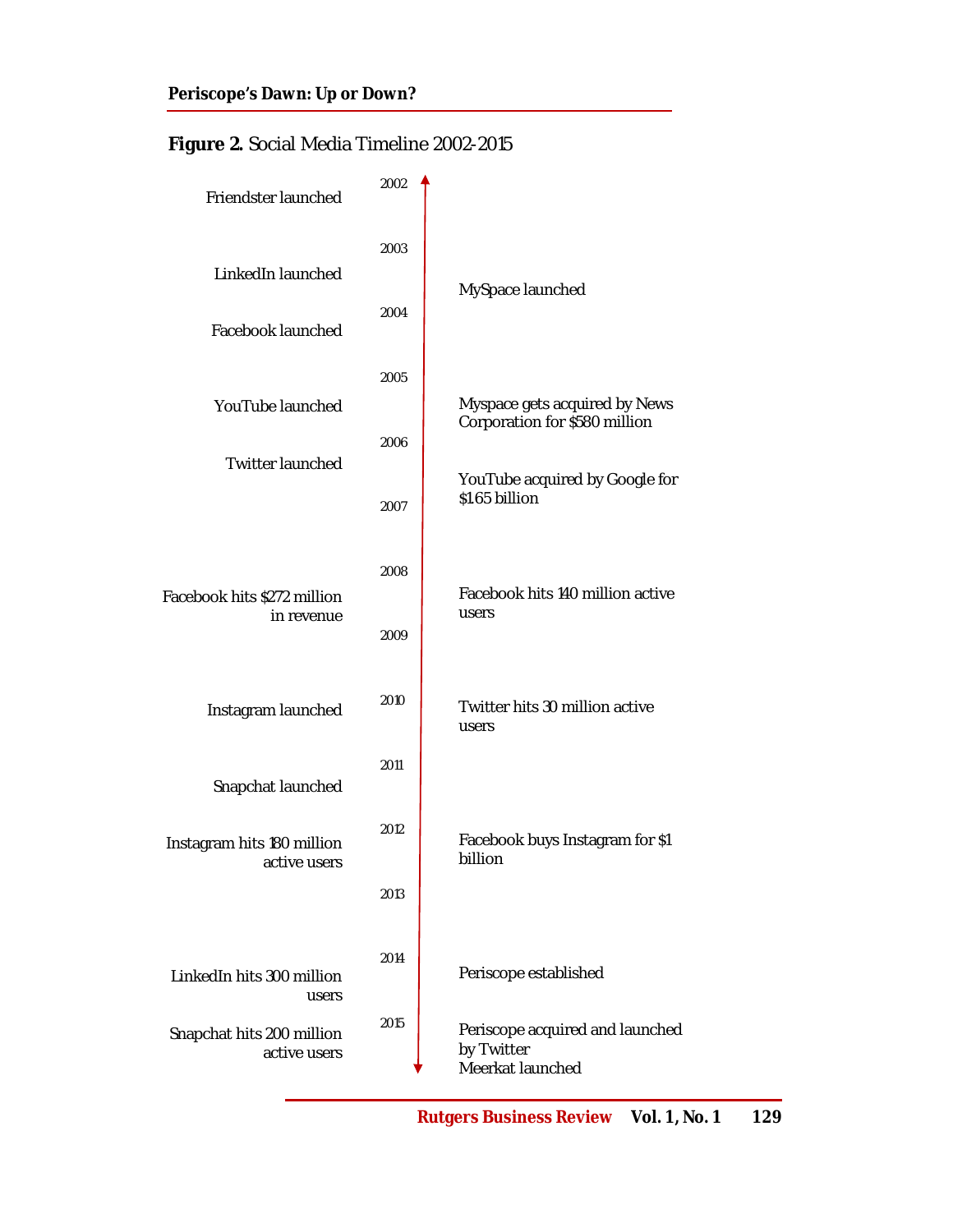Periscope's focus has been user engagement rather than obtaining more users and/or getting more app downloads thus far (the app is available on both the iPhone and Android devices). As of now people are watching 40 years' worth of live video on Periscope daily, some 350,000 hours of video is being streamed every day, and the app is also available in 25 different languages. There have been over 100 million live streaming broadcasts and that number continues to grow.<sup>30</sup>

# **Acquisition by Twitter**

When Twitter got sight of Periscope, it viewed it as an opportunity to enhance the Twitter experience. It was also an opportunity to increase its follower base which had become more static lately and augment the users' ability to share what was going on in their lives with their Twitter followers.

Twitter acquired Periscope for \$86.6 million in January 2015.<sup>31</sup> The Periscope application had not even been launched yet at the time but it was launched within weeks of the acquisition.<sup>32</sup> Twitter chose to pursue Periscope instead of its competitor Meerkat despite their intertwined relationship. (Meerkat is a competing live-streaming social media app). By having an already independent app like Periscope, Twitter would be able to develop more to its liking as opposed to Meerkat. Its simplicity and potential for evolution made Periscope more attractive for Twitter.<sup>33</sup> Subsequent to Periscope's purchase by Twitter, Meerkat was no longer given access to Twitter's "social graph." The social graph would now decrease the amount of notifications that a Meerkat user would get if someone posted a video, and overall would no longer aid Meerkat expansion.<sup>34</sup> Meerkat's founder Ben Rubin referred to this move as a "kill call." <sup>35</sup> Preceding Periscope launch, Twitter also made the controversial decision to block Meerkat from having the ability to connect users based on who they were following.<sup>36</sup> This move was intended to make room for the uprising Periscope app (but also put Meerkat at a significant disadvantage).

### *Uses*

Periscope allows users to stream and comment on live media for their followers. Users can then edit the video and adjust the rotational video after the broadcast. It has now been integrated to appear on the timeline for Twitter users which has further facilitated its use. Users can treat Periscope broadcasts just like Twitter tweets (liking, retweeting, or replying to them). Due to the overwhelming amount of comments that can occur on more popular broadcasts, only the first 100 viewers can comment on broadcasts.<sup>37</sup> At first Periscope required that a Twitter account be linked to an individual's Periscope account which would lead to compulsory posts, however, it has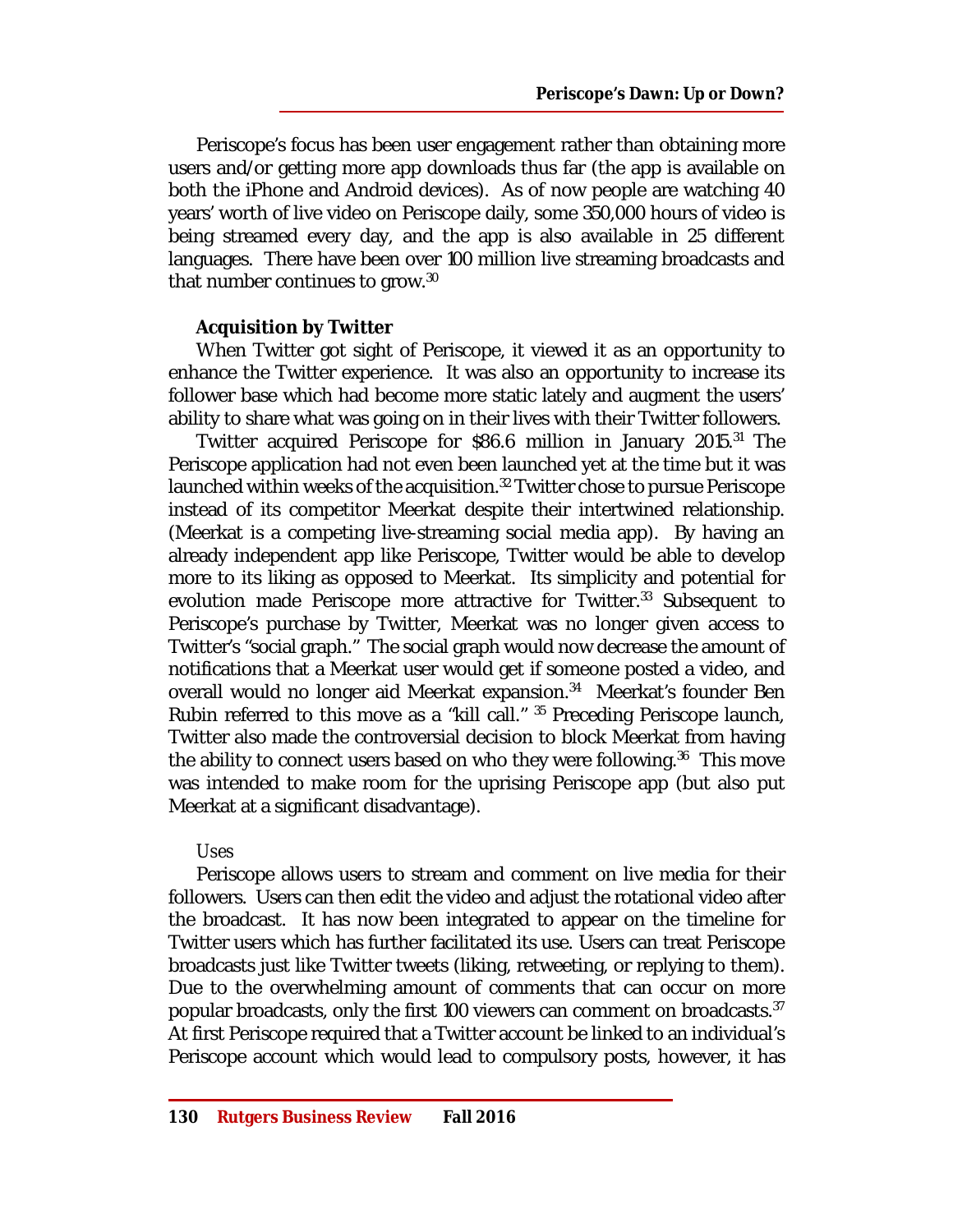removed this requirement in December 2015 and now allows users to sign up for Periscope without using Twitter and instead can sign up with just their phone number.<sup>38</sup>

Periscope has also found use at trade shows. Advice given to those who intend to use Periscope for this purpose includes scheduling and organizing content, preparing individuals being broadcasted, keeping in mind how to respond to those engaging in the broadcast, and being open to experimentation.<sup>39</sup> Periscope also has the ability to help develop brands through customer support interactively via product demonstrations, focus groups, feedback, and interviews.<sup>40</sup> Periscope partnered with the X Games in 2015 by using GoPro's to broadcast the athletes' experiences at the games in real time. Marketing opportunities like this are vital as rivalry intensifies.<sup>41</sup>

In addition to having personal value, Periscope has potential to offer business opportunities. For example, an employee may use the private feature (which allows only certain individuals to view to live stream) in order to communicate and be able to troubleshoot issues as a "business tool".<sup>42</sup>

Some individuals, such as news anchor Stella Inger, use Periscope as a way to broadcast the news and provide behind the scenes filming while also simultaneously interacting with her viewers when she isn't on air. This provides an alternate way to communicate with the anchor, who provides a humorous and more personal feel to the news experience. Jim Cramer from the show Mad Money is also active on Periscope and shares with his audience what is on his mind before and following the TV broadcasts.

### **Periscope Users**

Periscope also attracts a niche of people who are more interested in posting and broadcasting personal moments. It has managed to engage many celebrities into Periscoping such as Jimmy Fallon, Ellen DeGeneres, and Dane Cook to name only a few, however, its competitors have also managed to accomplish the same. For example, Madonna released her music video on Meerkat in April of 2015.<sup>43</sup> These celebrities appear to be using Periscope at their own discretion rather than being compensated for it. Business leaders like the President and CEO of T-Mobile John Legere, also utilize Periscope for buzz marketing and PR. For example, he ran a "Royal Caribbean blog" in which he broadcasted his cruise experience, gave away T-Mobile t-shirts during jogging, and broadcasted from streets of NYC following a major snowstorm. Other live streams have included back stage footage from celebrities.

However, Periscope appears to be focused more on building user traffic before they focus on how to drive revenue. This is a common practice by social media firms. Therefore, Periscope has not been accumulating revenue,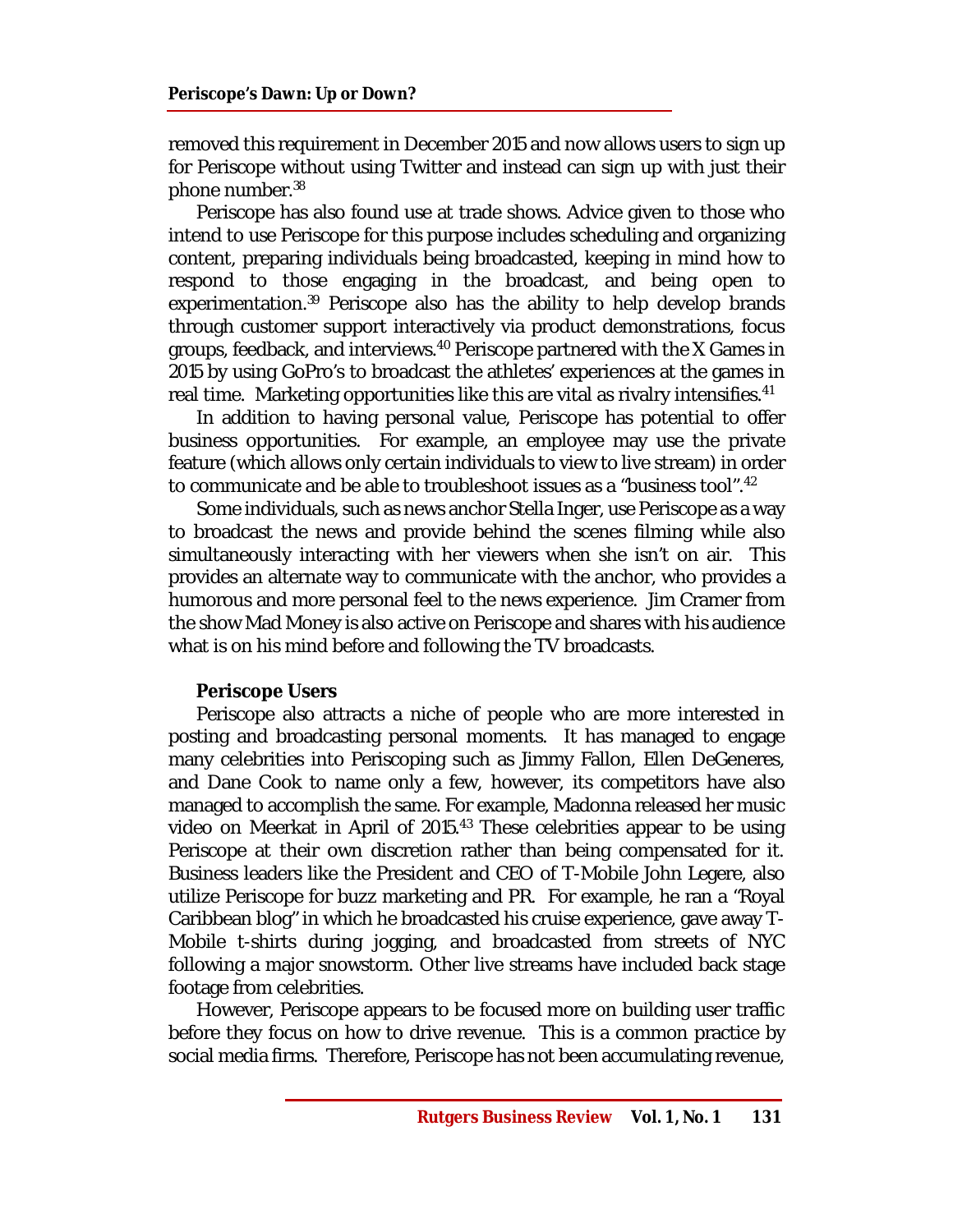however, it is bringing people in from Twitter and intends to eventually lead to creating revenue more long term on their journey. In terms of global ranking websites, Periscope has moved up a ranking of 2,051<sup>st</sup> globally, and 1,859<sup>th</sup> within the United States and its ranking improving at an exponential rate. In Figure 2, you can see the global distribution of users and the range of user markets that Periscope has latched onto. Periscope has surpassed 10 million users as of September 2015 and is still continuing to grow. As its popularity increases, Periscope will have to start thinking about revenue in addition to development and keeping up with its competitors.

| <b>Country</b>       | <b>Percent of Visitors</b> |
|----------------------|----------------------------|
| <b>United States</b> | 28.4%                      |
| Russia               | 14.4%                      |
| Turkey               | 7.2%                       |
| Mexico               | 6.1%                       |
| France               | 4.5%                       |

**Table 2.** Periscope Visitors by Country

Source: Alexa.com, March 7th, 2016

Periscope users also have ample opportunity to develop "human brands" and make a name for themselves like those on similar social media such as YouTube. The top-earning YouTube star of 2015 was Felix Kjellberg who received \$12 million pretax. He identifies as "PewDiePie" and has almost 40 million total subscribers to his YouTube channel. Other stars include Michelle Phan who is a beauty entrepreneur and made around \$3 million in 2015. With the right content posted, one can earn millions of dollars.<sup>44</sup>

# **Competitors**

Several different competitors for live broadcasting have surfaced and are competing to be number one in this space. Periscope's rivals include Meerkat, Facebook Livestream, Kanvas, and MeeVo.

Facebook Livestream lets video streams remain on the app permanently unlike Periscope whose feeds fade away after twenty-four hours. (Periscope is also considering the idea of eventually making Periscope broadcasts permanent.<sup>45</sup>)

As of now, Meerkat seems to pose the biggest threat to Periscope, however that could change in the near future if Facebook decides to emphasize Livestream more. Meerkat not only has the ability to post onto Twitter, but also has the ability to post onto Facebook. The major advantage that Periscope has over Meerkat right now is a major parent like Twitter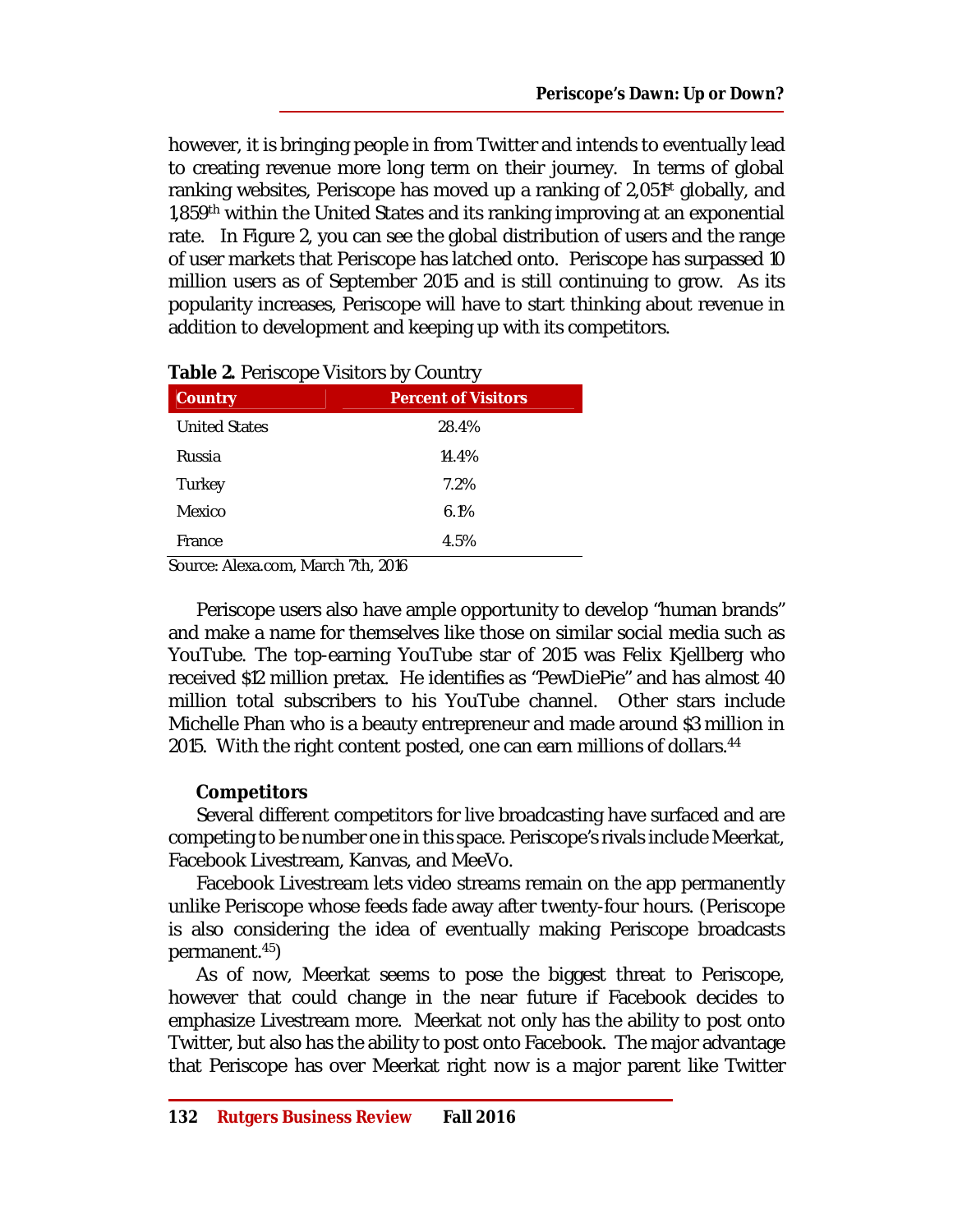which can help to propel it to the next level. In contrast, Meerkat still stands alone and does not have as many users as Periscope does. As of April 2015, Periscope had 3 times more users than Meerkat.<sup>46</sup> On the other hand, Twitter had to make the tough decision to forgo Facebook integration so far in order to not assist its biggest competitor.<sup>47</sup>

### **Periscope Challenges**

In addition to watching out for the emergence of potential competitors, Periscope is also facing other challenges of its own. User harassment issues appear to be at the forefront of the consumer experience. An editor of Cosmopolitan named Emma Barker has reported that a lot of men are beginning to sexually harass women on the app.<sup>48</sup> Due to the "live" nature of this app, it is challenging to have real-time editing controls. This is especially a problem with the fact that Periscope allows live comments for live feeds. Moreover, the privacy challenges that apply to all live streaming apps, apply even more so to Periscope due to its younger user base (32% of Periscope users are under 24, also see Figure 2).

An additional challenge that Periscope must overcome is Copyright issues. There have been users broadcasting live soccer games and paid television channels which causes economic harm. Being able to find a solution and/or regulate to this issue is imperative to being able to solve any legal disputes in the future.



**Figure 3.** Comparison of Periscope and Meerkat Users' Ages<sup>49</sup>

**Rutgers Business Review Vol. 1, No. 1 133**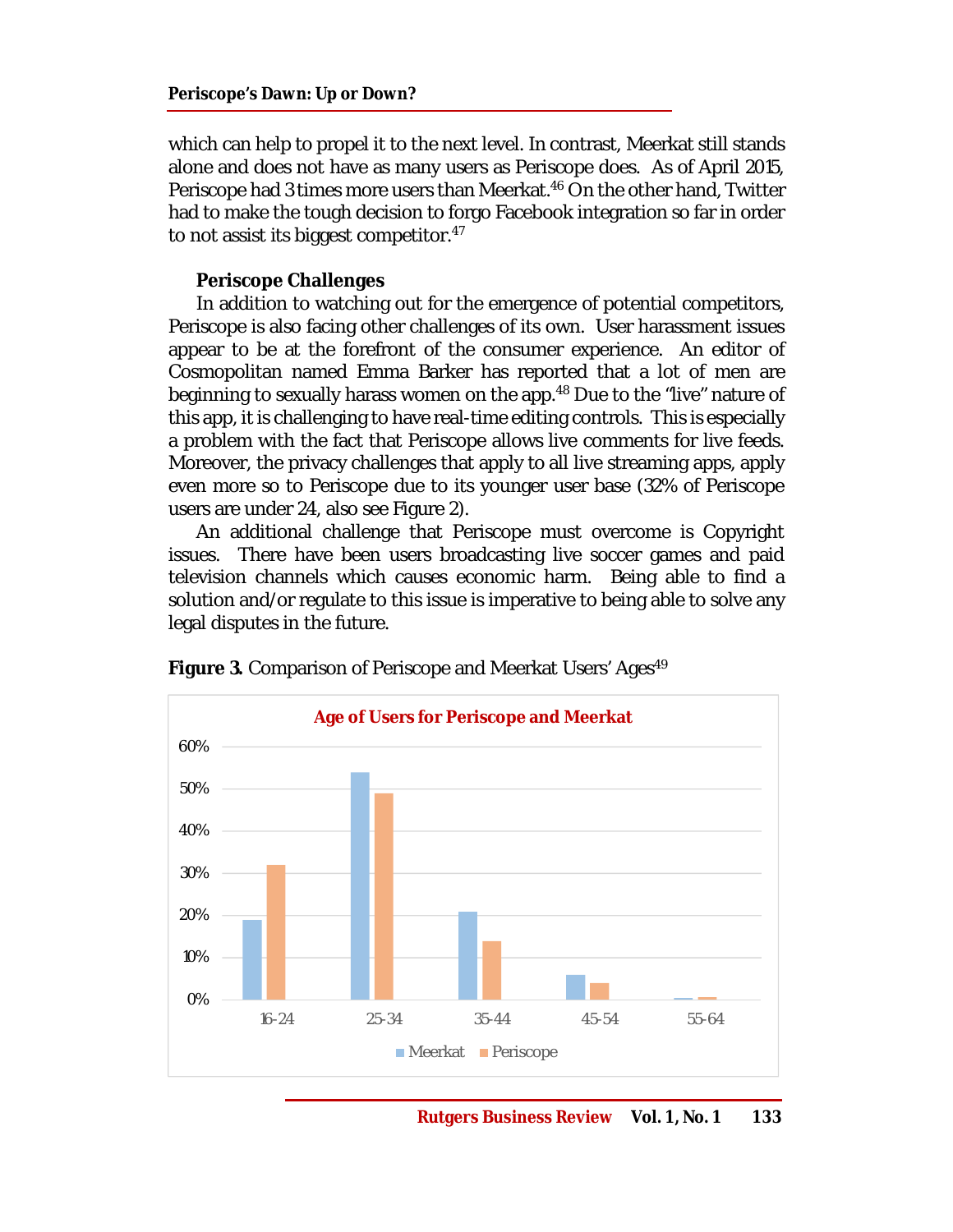Periscope is trying to combat this problem and have made a number of changes in response to the privacy concerns.<sup>50</sup> For example, the "followeronly mode" allows the broadcasters to control who can see and comment on their live streams. They have also added the "blocking" capability as of July 2015.<sup>51</sup> Blocking capabilities can involve preventing specific people from seeing broadcasts or could also be comment specific. If a user is reported for comments repeatedly, Periscope can halt this user's capability to comment for a period of time. However, if inappropriate comments are made, they will be visible for 24 hours as long as the re-broadcast video is made available by the broadcaster.

### **Future of Periscope**

Periscope has focused on making its app available for Apple TV before competitors.<sup>52</sup> Some professionals have speculated that Periscope could be worth \$1 billion already, implying about a 1055% return for Twitter!<sup>53</sup> The options available for a social media company to generate revenue includes options such as subscription, advertising, ecommerce, and syndication. However, the prioritization, timing and implementation of execution of these options need careful consideration by Periscope for effectiveness and avoiding rejection by users. Data mining and data analytics are also crucial for Periscope in order to understand its users and be able to further expand the service to fit market needs. Encouraging marketers and businesses to also get involved in using Periscope for reaching their customers would also be beneficial for both parties.

Another challenge to Periscope's growth likely relies on its ability (or there lack of) to integrate with Facebook in order to make it more attractive to a broader number of users. For higher user engagement, it is imperative for the broadcasts to be interesting and authentic. However, having companies and corporations get on board to utilize Periscope to market their own products and services may also provide a pathway for monetization of the service. Ultimately, perhaps Periscope can provide to Twitter what Instagram did for Facebook—revitalize it for relevance.

After careful consideration of their circumstances Beykpour and Bernstein must make some important decisions. How will they attack the problems of monetization and growth? They must look at their options and decide what their next move should be if Periscope will have a future in the social media world.

#### **Discussion Questions**

*What does future for Periscope look like? Up or Down?*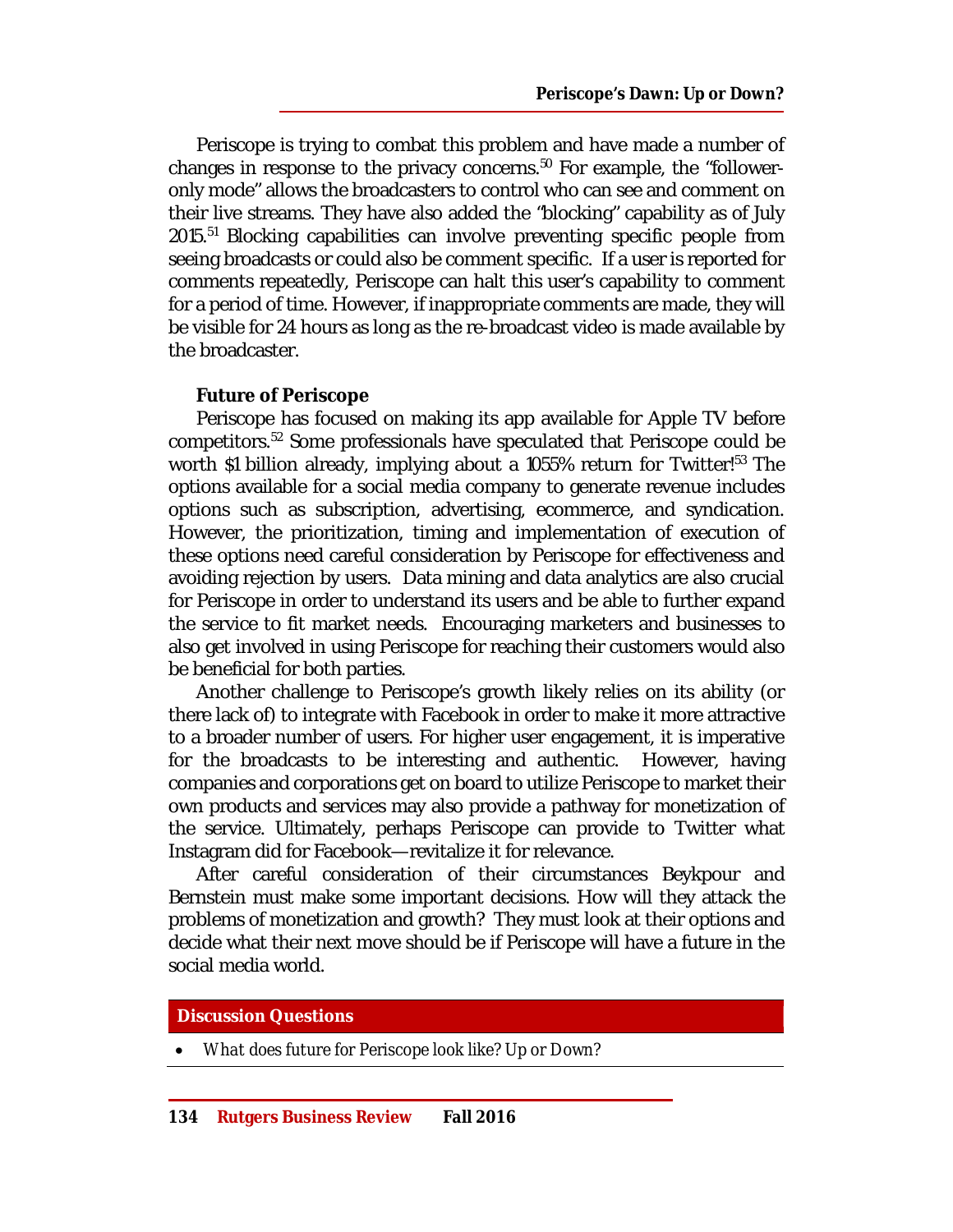- *What should they do? Is Facebook integration a good idea? Why? Why not?*
- *What are possible ways to market Periscope?*
- *What are possible uses of Periscope for marketing?*
- *How can Periscope monetize their services? What are the benefits and risks of executing these methods?*
- *Can you identify segments for different uses? How about users?*
- *What is your estimate for the market potential and user adoption rate for Periscope?*
- *Will Periscope or Meerkat win the race? Can they co-exist? How about Facebook Livestream? What packing order should we anticipate? Why?*

### **Authors**

*Ashley Moffitt is an undergraduate student at Rutgers Business School in New Brunswick, New Jersey. She is a double major in Marketing and Psychology. Ashley Moffitt's research experience includes marketing strategy and social psychology. She has worked as a marketing delegate for the organization Rutgers Enactus with their project "Thrift Shop" and will be continuing working as a marketing delegate with their new project this upcoming school year. Ashley's marketing work experience includes working in Newark, New Jersey during the summer of 2016 as a marketing and communications intern for KIPP NJ charter schools. Ashley would like to thank the Rutgers Aresty Research Center for providing her the opportunity and resources to do this research. email: [ashleymoffitt95@gmail.com](mailto:ashleymoffitt95@gmail.com)*

*Can Uslay is Associate Professor of Marketing and Affiliated Faculty of Supply Chain Management at Rutgers Business School, Newark and New Brunswick. Dr. Uslay's research interests lie broadly within marketing strategy and theory construction. He is a recipient of the 2010 Valerie Scudder Award for outstanding scholarly activity. His research has been presented in over thirty conferences and published in the leading academic journals such as the Journal of Marketing, Journal of the Academy of Marketing Science, European Business Review, International Journal of Technology Management, International Journal of Business Environment, International Journal of Quality & Reliability Management, Journal of Business-to-Business Marketing, Journal of Public Policy & Marketing, Journal of Research in Marketing & Entrepreneurship, Journal of Strategic Marketing, Marketing Education Review, and the Review of Marketing Research. He has (co)authored two books, seven book chapters, eighteen academic articles (eight in re-print), six trade journal articles, and (co)edited four book volumes. He currently serves as the Chair of the Entrepreneurial Marketing SIG of the American Marketing Association. His work experience prior to academia includes various organizations/functions such as internal consulting at a conglomerate, hotel administration, international marketing of consumer electronics, and assisting the State of Georgia for high-tech based economic development. email: [can.uslay@business.rutgers.edu](mailto:can.uslay@business.rutgers.edu)*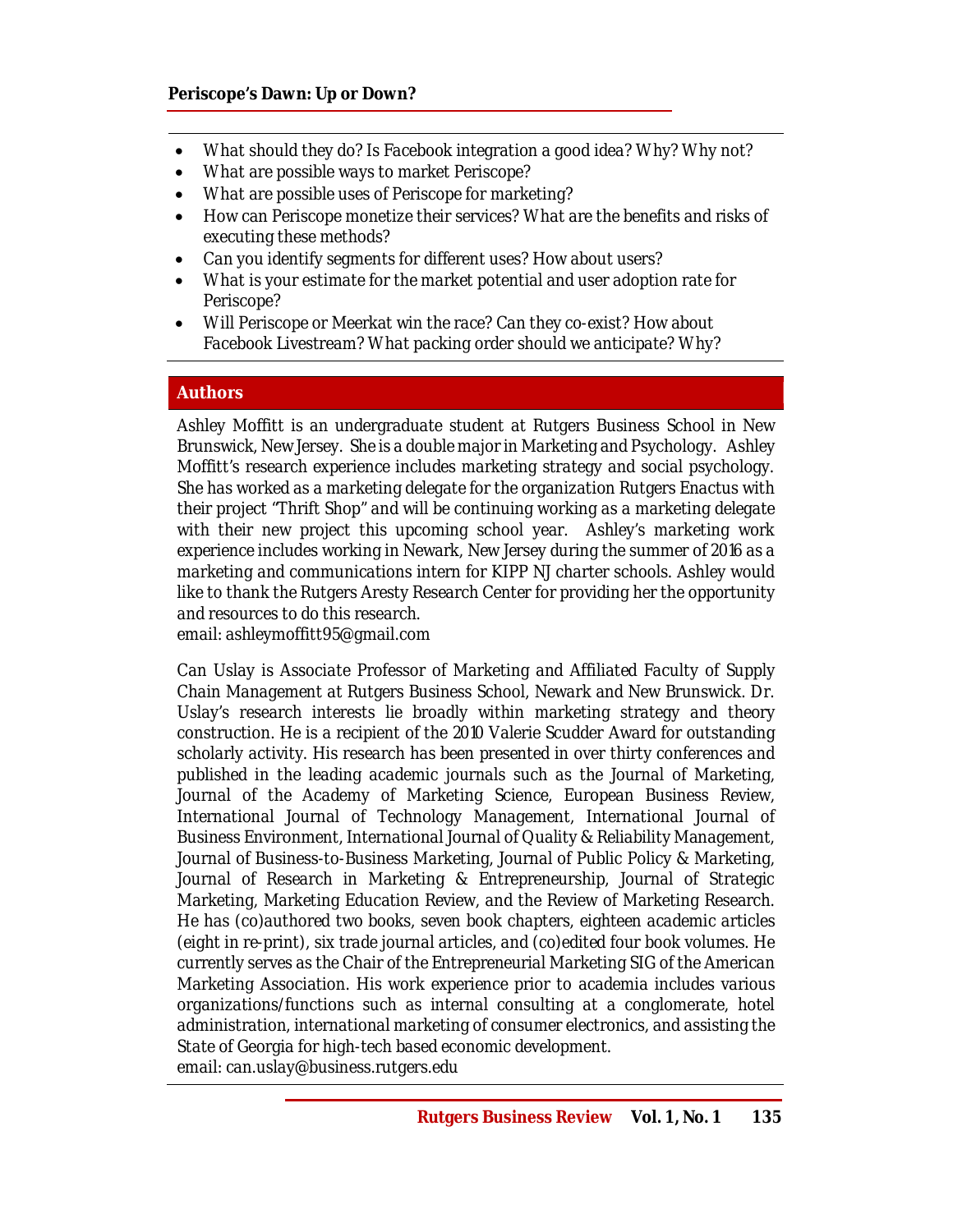# **Endnotes**

- 1. Periscope. (n.d.). Retrieved February 23, 2016, from <https://www.periscope.tv/about.>
- 2. Lynley, M. (2016, May 1). Twitter's dysfunctional Wall Street relationship. Retrieved July 4, 2016, from [https://techcrunch.com/2016/05/01/twitters-dysfunctional-wall-street](https://techcrunch.com/2016/05/01/twitters-dysfunctional-wall-street-)relationship/.
- 3. Waters, B. (2013, August 4). Facebook: Acquire Users First, Monetize Later. Seeking Alpha. Retrieved May 9, 2016 from [http://seekingalpha.com/article/1603062-facebook](http://seekingalpha.com/article/1603062-facebook-)acquire-users-first-monetize-later
- 4. Perrin, A. (2015, October 08). Social Media Usage: 2005-2015. Retrieved February 23, 2016, from <http://www.pewinternet.org/2015/10/08/social-networking-usage-2005-2015/.>
- 5. WittyCookie (2012, June 4). What Are the Major Differences among Web 1.0, 2.0 and 3.0? WittyCookie. Retrieved May 9, 2016 from <https://wittycookie.wordpress.com/2012/06/> 04/what-are-the-major-differences-among-web-1-0-2-0-and-3-0/
- 6. Gillette, F. (2011, June 22). The rise and inglorious fall of Myspace. Retrieved February 25, 2016, from [http://www.bloomberg.com/bw/magazine/content/11\\_27/](http://www.bloomberg.com/bw/magazine/content/11_27/) b4235053917570.htm.
- 7. The Associated Press. (2011, June 29). NewsCorp, which paid \$580 million for MySpace, has sold it for \$35 million. Retrieved March 09, 2016, from <http://www.oregonlive.com/> business/index.ssf/2011/06/newscorp\_which\_paid\_580\_millio.html.
- 8. Hoff, T. (2007, November 13). Friendster Lost Lead Because of a Failure to Scale. Retrieved March 09, 2016, from [http://highscalability.com/friendster-lost-lead-because](http://highscalability.com/friendster-lost-lead-because-)failure-scale.
- 9. Wallace, D. (2013, January 25). R.I.P. Top 10 failed social media sites. Retrieved February 23, 2016, from [https://www.searchenginejournal.com/r-i-p-top-10-failed-social-media](https://www.searchenginejournal.com/r-i-p-top-10-failed-social-media-)sites/57554/.
- 10. Vogelstein, F. (2007, September 6). "How Mark Zuckerberg turned Facebook into the web's hottest platform." WIRED. Retrieved March 23, 2016, from [http://archive.wired.com/techbiz/startups/news/2007/09/ff\\_facebook?currentPage=all](http://archive.wired.com/techbiz/startups/news/2007/09/ff_facebook?currentPage=all)
- 11. Delo, C.(2011, December 20). "Facebook to Start Placing Ads in User News Feeds in January." Advertising Age Digital RSS. Retrieved March 23, 2016, from [http://adage.com/article/digital/facebook-start-placing-ads-user-news-feeds](http://adage.com/article/digital/facebook-start-placing-ads-user-news-feeds-)january/231691/
- 12. "Number of Monthly Active Facebook Users Worldwide as of 4th Quarter 2015 (in Millions)." Statista. 2016. Web. [http://www.statista.com/statistics/264810/number-of](http://www.statista.com/statistics/264810/number-of-)monthly-active-facebook-users-worldwide
- 13. Smith, C. "By the Numbers: 200 Amazing Facebook Statistics (January 2015)." DMR. 13 Feb. 2014. Web. 24 Mar. 2016.
- 14. Arrington, M. (2006, July 15). Odeo releases twttr. Retrieved February 25, 2016, from <http://techcrunch.com/2006/07/15/is-twttr-interesting/.>
- 15. Gelles, D. (2014, December 19). Citigroup says Instagram is worth \$35 billion. The New York Times. Retrieved February 25, 2016, from <http://mobile.nytimes.com/blogs/> dealbook/2014/12/19/citigroup-says-instagram-is-worth-35-billion/?referrer=.
- 16. Upbin, B. (2012, April 9). Facebook buys Instagram for \$1 billion. Smart arbitrage. Retrieved March 09, 2016, from <http://www.forbes.com/sites/bruceupbin/2012/04/09/> facebook-buys-instagram-for-1-billion-wheres-the-revenue/#4a399232447f.
- 17. Spiegal, E. (2012, May 9). Let's chat. Retrieved February 24, 2016, from <http://blog.snapchat.com/post/22756675666/lets-chat.>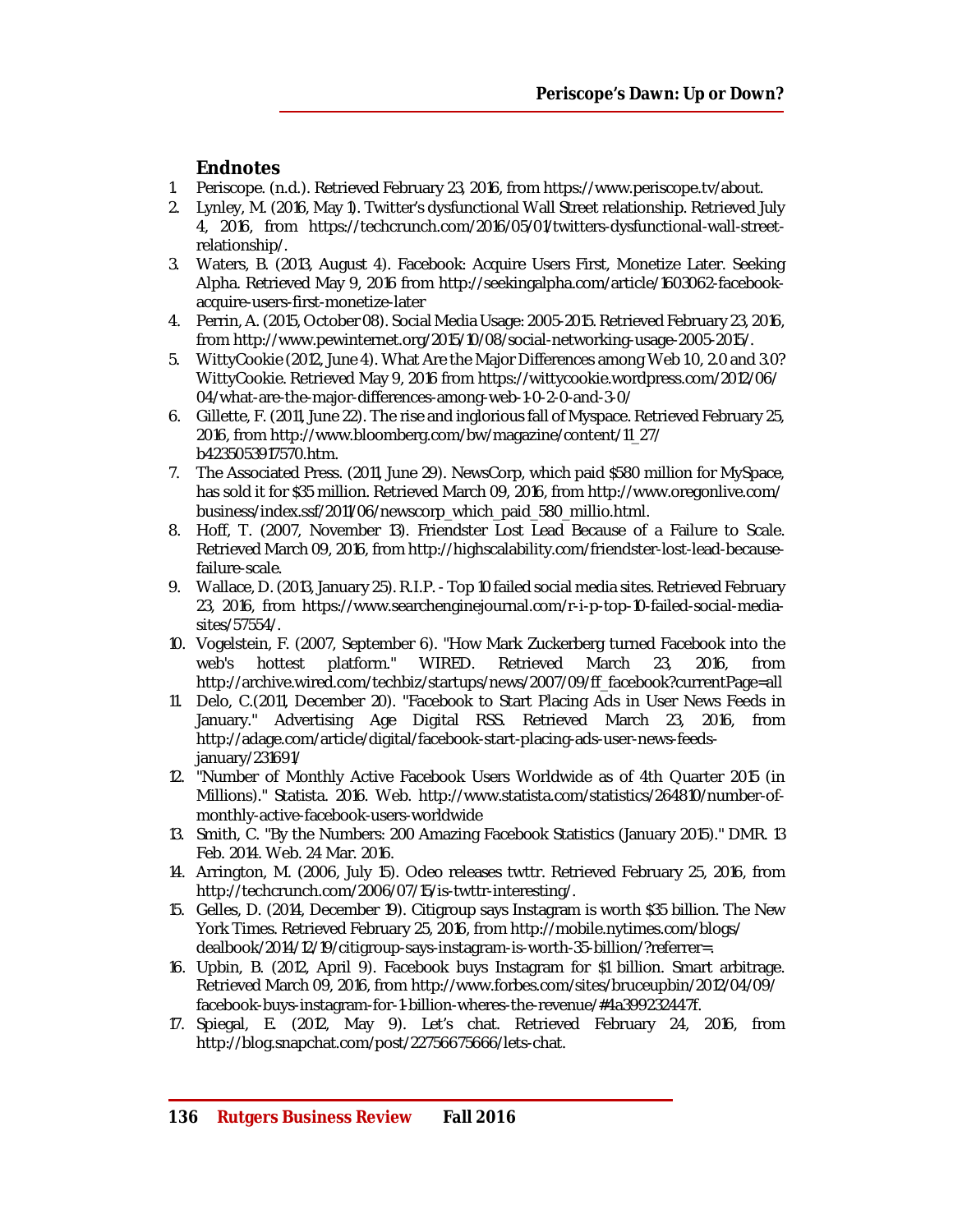- 18. Rusli, E. M., & MacMillan, D. (2013, November 13). Snapchat spurned \$3 billion acquisition offer from Facebook. Retrieved February 24, 2016, from [http://blogs.wsj.com/digits/2013/11/13/snapchat-spurned-3-billion-acquisition-offer](http://blogs.wsj.com/digits/2013/11/13/snapchat-spurned-3-billion-acquisition-offer-)from-facebook/.
- 19. LinkedIn. (n.d.). About us. Retrieved March 09, 2016, from<https://www.linkedin.com/> about-us.
- 20. Greene, J. (2016, June 14). Microsoft to acquire LinkedIn for \$26.2 billion. Retrieved July 16, 2016, from [http://www.wsj.com/articles/microsoft-to-acquire-linkedin-in-deal](http://www.wsj.com/articles/microsoft-to-acquire-linkedin-in-deal-)valued-at-26-2-billion-1465821523
- 21. Statista. 2016. Web. 30 Mar. 2016.
- 22. LinkedIn announces third quarter 2015 results. LinkedIn Newsroom. Retrieved from March 30, 2016, from <https://press.linkedin.com/site-resources/news-releases/2015/> linkedin-announces-third-quarter-2015-results
- 23. "The Modern Financial DataResearch Platform." YCharts: The Modern Financial Data Research Platform. Web. 30 Mar. 2016.<https://ycharts.com/>
- 24. Picker, L. (2015, May 29). Snapchat said to be valued at \$16 billion in new fundraising. Retrieved July 16, 2016, from <http://www.bloomberg.com/news/articles/2015-05-> 29/snapchat-said-to-be-valued-at-16-billion-in-new-fundraising
- 25. "Investor Relations.(2016). Facebook Reports Fourth Quarter and Full Year 2015 Results. Retrieved March 30, 2016, from <http://investor.fb.com/>
- 26. Morrison, K. (2015, July 28). "Snapchat is the fastest growing social network (Infographic)." Social Times. Retrieved March 30, 2016, from<http://www.adweek.com/> socialtimes/snapchat-is-the-fastest-growing-social-network-infographic/624116.
- 27. Currey, A.A. (2015, May 26) "Two months later: Periscope vs. Meerkat [INFOGRAPHIC]." Retrieved March 30, 2016, from [http://www.socialmediatoday.com/social](http://www.socialmediatoday.com/social-)networks/aag/2015-05-26/two-months-later-periscope-vs-meerkat-infographic
- 28. Beykpour, K. (n.d.). Retrieved from <https://www.linkedin.com/in/kayvon-beykpour->2b264b4.
- 29. Bernstein, J. (n.d.). Retrieved from<https://angel.co/joseph-bernstein.>
- 30. Reisinger, D. (2015, August 17). What inspired Twitter to acquire, deploy Periscope Live Streaming App. Retrieved February 24, 2016, from <http://www.eweek.com/cloud/> slideshows/what-inspired-twitter-to-acquire-deploy-periscope-live-streamingapp.html.
- 31. Musil, S. (2015, May 11). Twitter spent \$86M to acquire Periscope, Niche. Retrieved February 25, 2016, from [http://www.cnet.com/news/twitter-spent-86m-to-acquire](http://www.cnet.com/news/twitter-spent-86m-to-acquire-)periscope-niche/.
- 32. Dredge, S. (2015, March 26). Twitter launches Periscope live video streaming app to rival Meerkat. Retrieved February 25, 2016, from <http://www.theguardian.com/technology/> 2015/mar/26/twitter-periscope-live-video-app-meerkat.
- 33. Wagner, K. (2015, March 26). Twitter launches live streaming app Periscope Its own version of Meerkat. Retrieved February 25, 2016, from <http://recode.net/2015/03/26/> twitter-launches-livestreaming-app-periscope-its-own-version-of-meerkat/.
- 34. Bohn, D. (2015, March 13). "Twitter cuts Meerkat off from its social graph just as SXSW gets started." The Verge. Retrieved 30 March, 2016 from <http://www.theverge.com/> 2015/3/13/8213255/twitter-cuts-meerkat-off-from-its-social-graph-just-as-sxsw-gets
- 35. Lomas, N. (2015, May 6). "Meerkat founder on getting the kill call from Twitter." TechCrunch. Retrieved, 10 March, 2016, from <https://techcrunch.com/2015/05/06/> meerkat-founder-on-getting-the-kill-call-from-twitter/
- 36. Dredge, S. (2015, March 26). Twitter launches Periscope live video streaming app to rival Meerkat. Retrieved February 25, 2016, from <http://www.theguardian.com/technology/>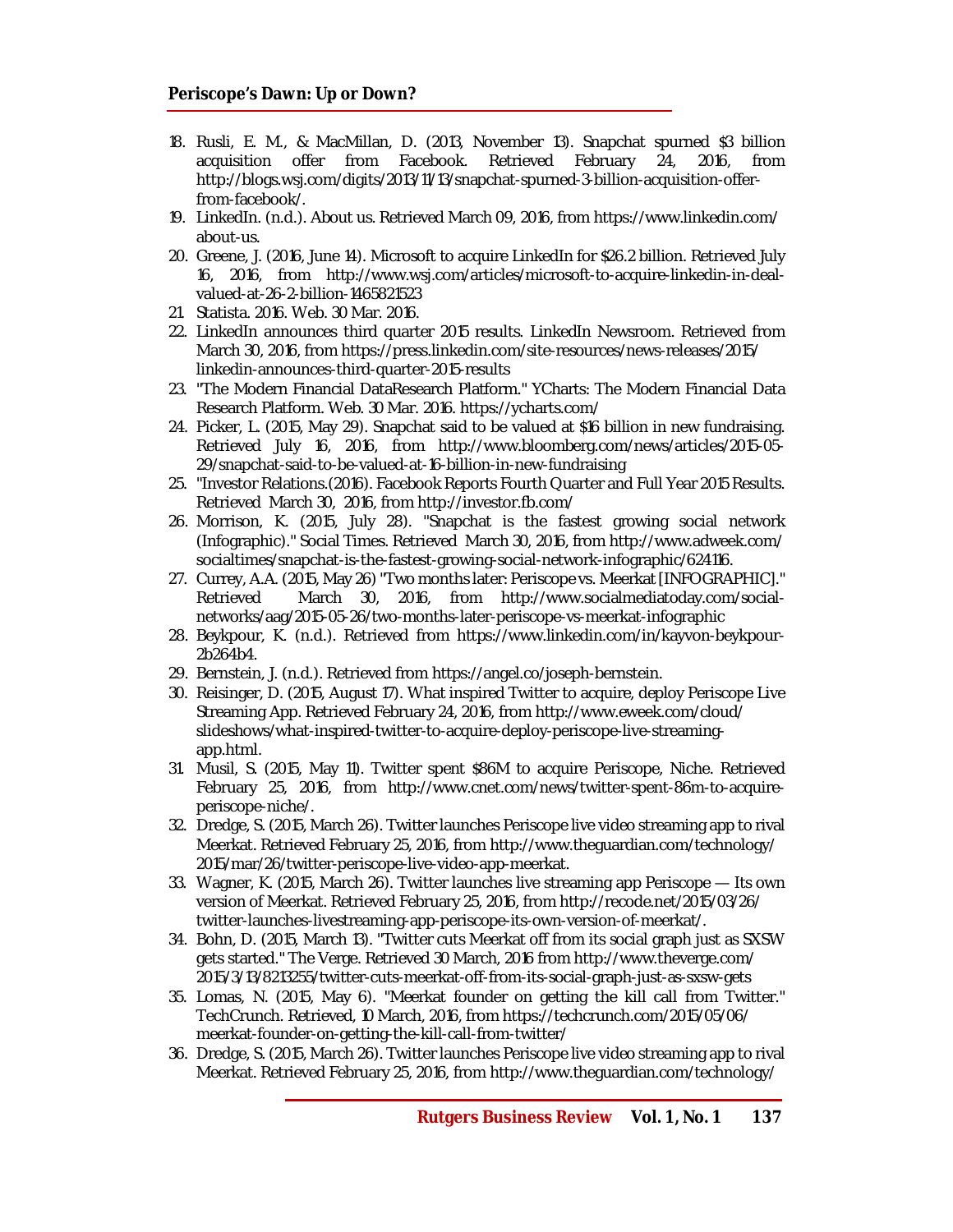2015/mar/26/twitter-periscope-live-video-app-meerkat.

- 37. Constine, J. (2015, April 8). The interesting problem with new mobile live streaming apps. Retrieved March 09, 2016, from [http://fusion.net/story/111772/the-interesting](http://fusion.net/story/111772/the-interesting-)problem-with-periscope-and-meerkat/.
- 38. Okunola, F. (2015, December 5). Periscope: Twitter account no longer compulsory for signing up. Retrieved March 09, 2016, from [http://pulse.ng/tech/periscope-twitter](http://pulse.ng/tech/periscope-twitter-)account-no-longer-compulsory-for-signing-up-id3746098.html.
- 39. Miller, B. (2015, November 17). Read all about it. Retrieved February 25, 2016, from [http://largemouthpr.com/news/how-to-implement-periscope-into-your-trade-show](http://largemouthpr.com/news/how-to-implement-periscope-into-your-trade-show-)plan.
- 40. Siu, E. (2015). 25 Brand-Building Ways to Use Periscope Twitter's New Live Streaming<br>Video Apps Single Grain. Retrieved February 25, 2016, from Video Apps - Single Grain. Retrieved February 25, 2016, from [http://www.singlegrain.com/video-marketing/25-brand-building-ways-use-periscope](http://www.singlegrain.com/video-marketing/25-brand-building-ways-use-periscope-)twitters-new-live-streaming-video-apps/.
- 41. Flynn, K. (2016, January 29). X Games livestreams Go Mobile With GoPro, Periscope partnership prior to competition. Retrieved February 25, 2016, from [http://www.ibtimes.com/x-games-livestreams-go-mobile-gopro-periscope](http://www.ibtimes.com/x-games-livestreams-go-mobile-gopro-periscope-)partnership-prior-competition-2286385
- 42. Reisinger, D. (2015, August 17). What inspired twitter to acquire, deploy Periscope Live Streaming App. Retrieved February 24, 2016, from <http://www.eweek.com/cloud/> slideshows/what-inspired-twitter-to-acquire-deploy-periscope-live-streamingapp.html.
- 43. Brouwer, B. (2015, May 27). Periscope, Meerkat live streaming apps aren't as popular as they seem. Retrieved February 25, 2016, from<http://www.tubefilter.com/2015/05/27/> periscope-meerkat-horizon-media-awareness/.
- 44. Berg, M. (2015, October 14). The World's highest-paid YouTube stars 2015. Forbes. Retrieved March 24, 2016 from <http://www.forbes.com/sites/maddieberg/2015/10/14/> the-worlds-highest-paid-youtube-stars-2015/#6e9c948542cb
- 45. Newton, C. (2016, January 12). Twitter integrates live Periscopes into profiles and the timeline. Retrieved February 25, 2016, from<http://www.theverge.com/2016/1/12/> 10752808/twitter-periscope-integration-timeline-profiles.
- 46. Ajani, Saif. (2015, April 13). "Meerkat vs Periscope: Periscope has 3X more influencers, 39% more repeat Usage vs Meerkat [STUDY] - The Keyhole Blog". Retrieved March 24, 2016, from <http://keyhole.co/blog/meerkat-vs-periscope-influencers-usage/>
- 47. Reisinger, D. (2015, August 17). What inspired Twitter to acquire, deploy Periscope Live Streaming App. Retrieved February 24, 2016, from <http://www.eweek.com/cloud/> slideshows/what-inspired-twitter-to-acquire-deploy-periscope-live-streamingapp.html
- 48. Heine, C. (2015, April 10). Real-Time Perverts and Trolls Pose Challenges for Periscope Marketers. Retrieved February 25, 2016, from<http://www.adweek.com/news/> technology/real-time-perverts-and-trolls-pose-challenges-periscope-marketers-163980
- 49. "GWI Social: Q1 2016 | Flagship Report Series." GWI Social: Q1 2016 | Flagship Report Series. Web. 30 Mar. 2016.<http://insight.globalwebindex.net/social.>
- 50. Loweson, J. (2015, April 08). Periscope's new follower-only mode keeps strangers from trolling you. Retrieved February 25, 2016, from <http://www.theverge.com/2015/4/8/> 8373187/twitter-periscope-follower-mode-troll-protection
- 51. Hokenson, L. (2015, July 08). Periscope for iOS can now block other users' messages in peace. Retrieved March 09, 2016, from <http://thenextweb.com/apps/2015/07/08/> periscope-for-ios-can-now-block-other-users-messages-in-peace/#gref